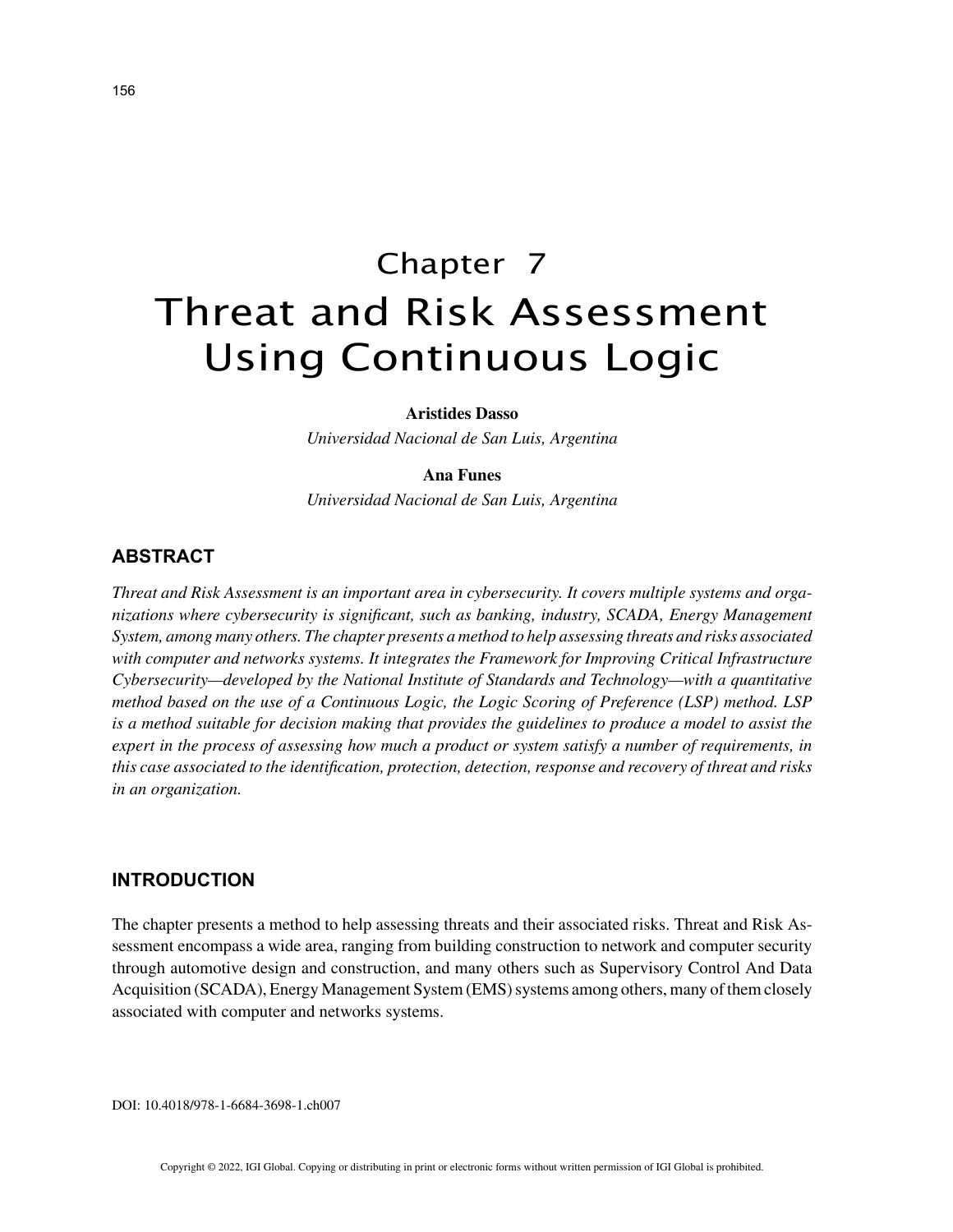#### *Threat and Risk Assessment Using Continuous Logic*

Assessing threats and the risks associated to them implies several tasks such as identifying threat and risks, detecting them and their level of danger to a particular organization cybersecurity system, as well as to decide what to do with a specific threat, the costs of prevention or correction, the consequences of the actual risks occurring or, alternatively, not paying any attention to them, disregarding them.

Properly identifying, recognizing, making out a possible threat is the first step in this process; consequently, to have a list of characteristics, traits, attributes or requirements can be of help in that task. Therefore, it is necessary in first place to clearly define the set of requirements that can be of use in identifying threats and their related risks. Second, it is important to have a method that using those requirements eases the building of a model that assist people in charge with the job of assessing threats and risks in order to make well informed decisions on the matter.

The method proposed here is aimed at giving help in the area of cybersecurity and it is based on the Framework for Improving Critical Infrastructure Cyber security developed by the National Institute of Standards and Technology (NIST). The proposal integrates this framework with a quantitative method based on the use of a Continuous Logic, the Logic Scoring of Preference (LSP) method. LSP is a method suitable for decision making that provides the guidelines to produce a model/tool to assist the expert in the process of assessing how much a product or system satisfy a number of requirements, in this case associated to the identification, protection, detection, response and recovery of threat and risks in an organization. More specifically, the proposal is aimed to supplement steps 3 to 5 in the NIST program (NIST, 2018) with the necessary activities to develop a quantitative LSP model for assessing threat and risks in an organization. Therefore starting from a set of requirements taken from the NIST Framework, and applying the LSP method, a decision model can be developed. The resulting model can be used as an effective tool to assist professionals in the process of assessing potential threats and risks involved in any kind of organization, be it industrial, service, utilities, etc., providing a global indicator as well as a set of partial indicators, for each system under evaluation. These indicators are values in the interval [0; 100]; the global indicator represents the stage in which a system under evaluation is with respect to the whole set of critical threat and risk requirements identified and, in the case of the partial indicators, to cohesive subgroups of requirements.

### **BACKGROUND**

The next two subsections discuss related work on threat and risk assessment and introduce some concepts of the LSP method necessary to understand the rest of the work.

#### **Threat and Risks Assessment**

Threat and Risk Assessment is part of an ongoing process of identifying, assessing, and responding to risk. Threat and Risk Assessment in cyber security contexts is becoming more and more a concern for organizations of any kind, i.e. industrial, utilities, service oriented, etc., since computers and networks have penetrated nearly every activity. Organizations increasingly have the need to assess the potential threats and the risks involved in their processes and infrastructures. Not only commercial and government institutions but also utilities are aware of the potential threats to their infrastructures. Many open source and proprietary methods exist today to perform a risk and threat assessment, some focused on specific types of risk and some focused on specific business sectors. Of course the problem of threat and